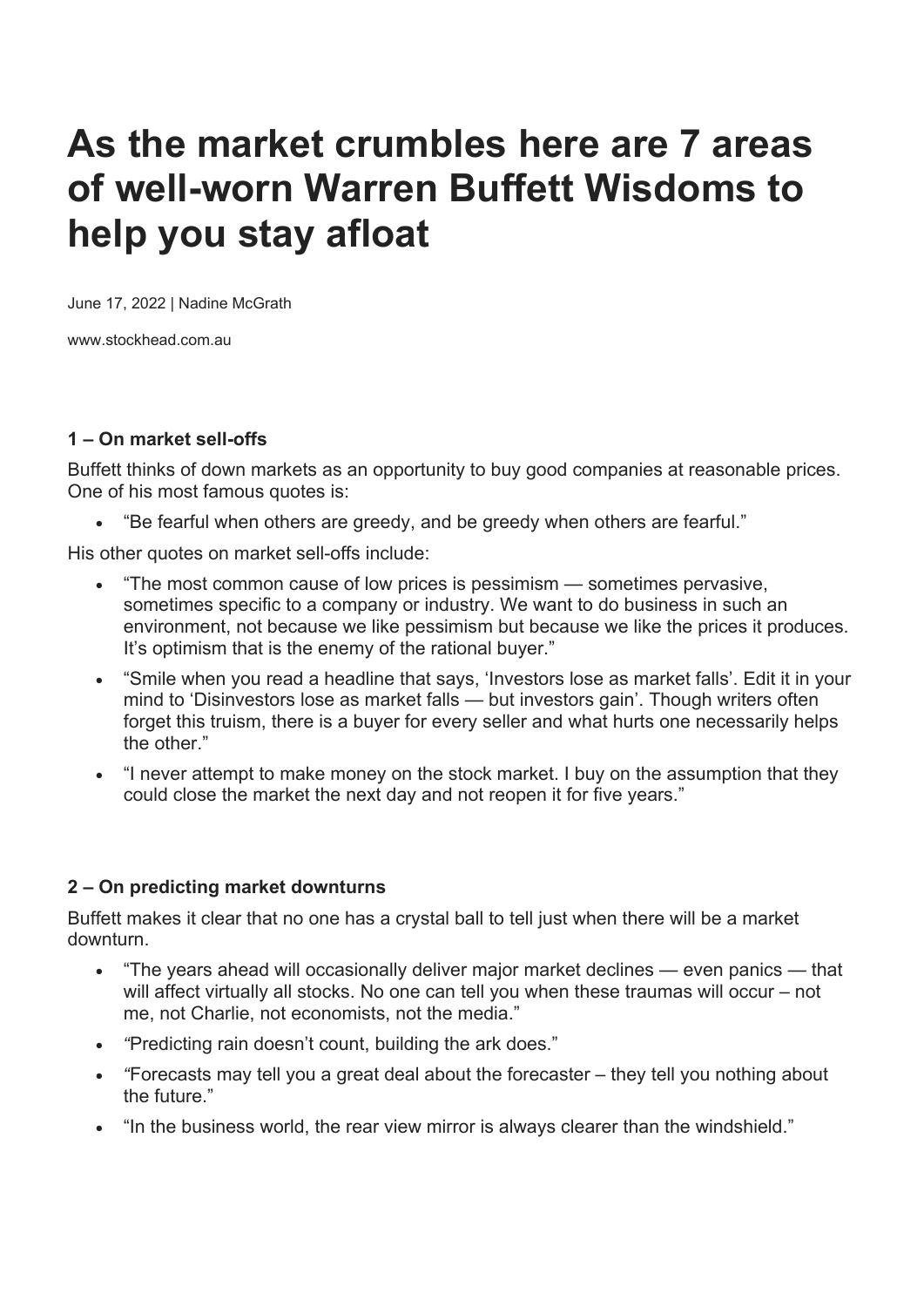## **3 – On remaining calm during volatility**

When it comes to controlling that woozy feeling in the pit of your stomach during a market downturn Buffet's advice is to master your emotions.

- "If you cannot control your emotions, you cannot control your money."
- "Widespread fear is your friend as an investor because it serves up bargain purchases."
- *'*Those who invest only when commentators are upbeat end up paying a heavy price for meaningless reassurance."
- "What you need is the temperament to control the urges that get other people into trouble in investing."

## **4 – On bargain hunting**

When it comes to looking for quality stocks during market downturns Buffett has a plethora of quotes including:

- "In stocks, it's the only place where when things go on sale, people get unhappy."
- "If I like a business, then it makes sense to buy more at 20 than at 30."
- "It's far better to buy a wonderful company at a fair price, than a fair company at a wonderful price."
- "Whether we're talking about socks or stocks, I like buying quality merchandise when it is marked down."
- *"*All there is to investing is picking good stocks at good times and staying with them as long as they remain good companies."

## **5 – On long-term investing**

Buffett is definitely a fan of long-term investing, with Berkshire Hathaway having held companies for many years and infrequently selling out positions. There are many classic Warren Buffett quotes on the topic – the first is one for the ages.

- "Successful investing takes time, discipline, and patience. No matter how great the talent or effort, some things just take time: You can't produce a baby in one month by getting nine women pregnant."
- "Our favourite holding period is forever."
- "The stock market is designed to transfer money from the active to the patient."
- "Time is the friend of the wonderful business, the enemy of the mediocre."
- "If you aren't thinking about owning a stock for 10 years, don't even think about owning it for 10 minutes."
- *"*Someone's sitting in the shade today because someone planted a tree a long time ago."